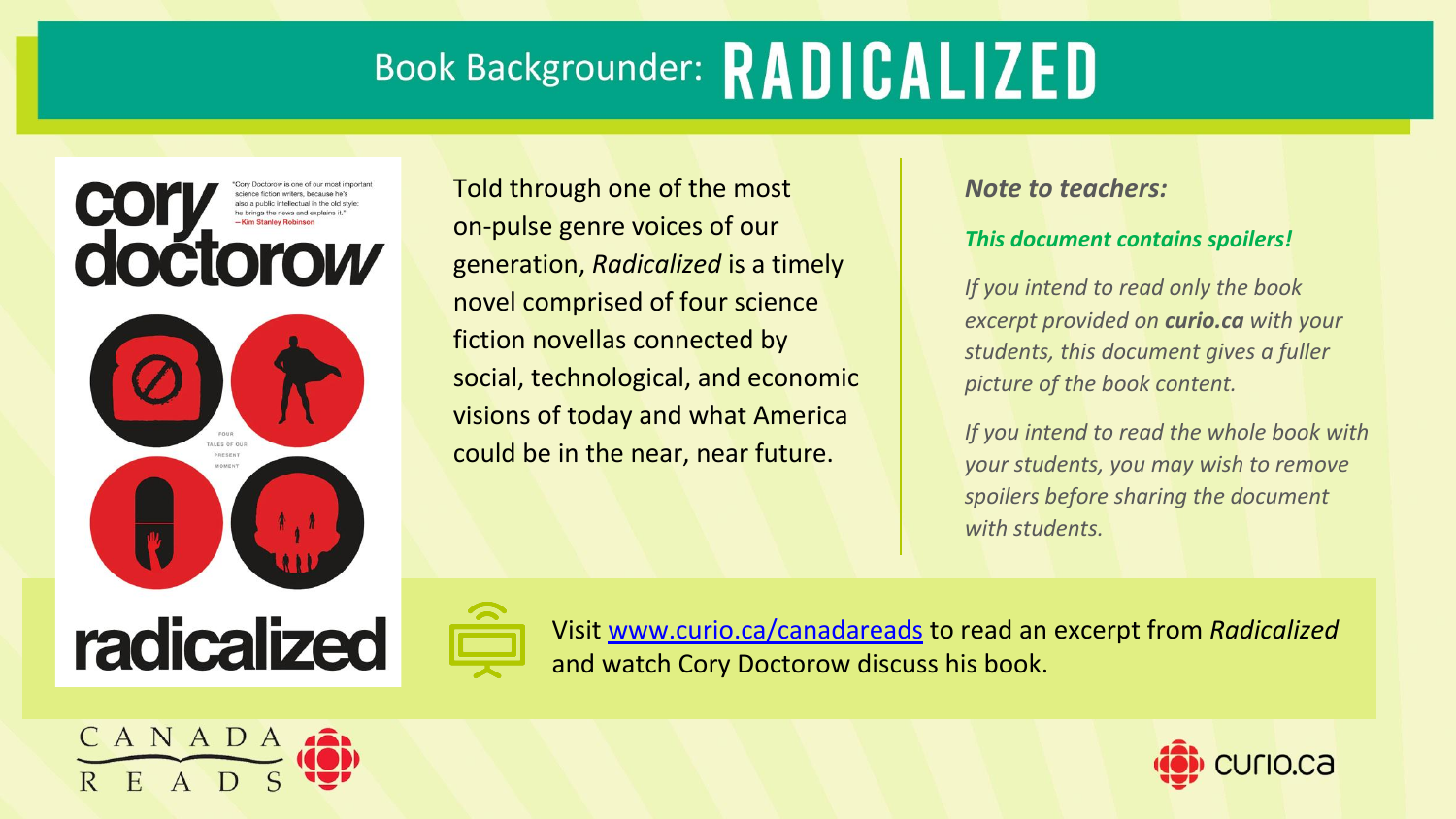#### **Book Description**

*Radicalized* is a timely collection consisting of four speculative fiction novellas connected by social, technological, and economic visions of today — and what the world could be in the near, near future. The four stories involve themes of oppression, capitalism, racism, immigration, and other pressing social issues of the 21st century. Doctorow imagines alternate realities and near futures to inform us about the very real happenings society is experiencing in the present.

The first story, *Unauthorized Bread*, is a tale of immigration, the harmfulness of economic and technological disparity, and the young and downtrodden fighting against all odds to survive and

#### **LITERACY STRATEGY**

If you are using this backgrounder directly with students, have them review the document for new vocabulary. They can highlight new words and research their meaning.

prosper. It is set in a potential near-future where appliances have authorized third-party suppliers without which the appliance will not function.

Salima is a refugee woman living in a new apartment complex in Boston owned by a corporation with hidden and malevolent intent. The floors in the building are divided by class, and Salima's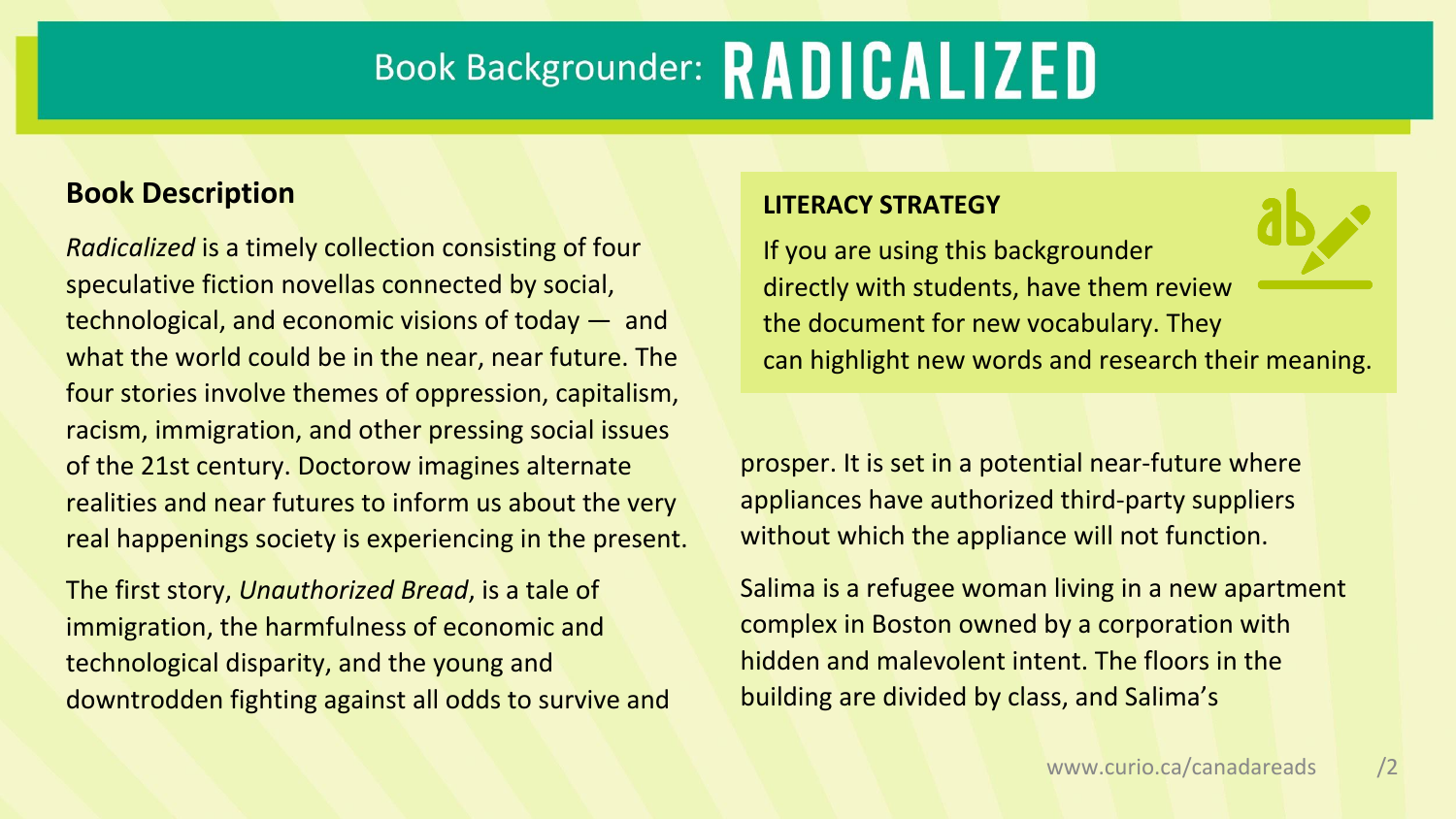apartment is outfitted with "smart" appliances and devices that feature proprietary technology that serve to enforce class divisions.

Salima grows increasingly frustrated with her household devices, all designed to function with "authorized" products. For example, the elevators in the building are digitally programmed to economically discriminate against the building's tenants (the low-income residents can only use the elevators if they're not occupied by anyone from the wealthy side of the building), and the apartments' appliances are designed to extract revenue from tenants.

When the original companies go bankrupt – thanks to their unscrupulous hedge fund company owners — Salima and the other low-income residents of her

caste-divided apartment complex begin hacking the devices to work for them, instead of for investment capitalists and the building's owners. For example, Salima's toaster stops working, she learns how to jailbreak the operating system. She subsequently helps her neighbors "illegally" fix all of their appliances.

*Model Minority* is the second story and features a Superman-like figure who attempts to fix the corruption of the police forces he erroneously thought protected the defenseless — only to find his efforts negatively affecting their victims. A superhero named American Eagle suffers an existential crisis after encountering a black American man being brutalized by the police, after allegedly seeing marijuana in the vehicle he is driving.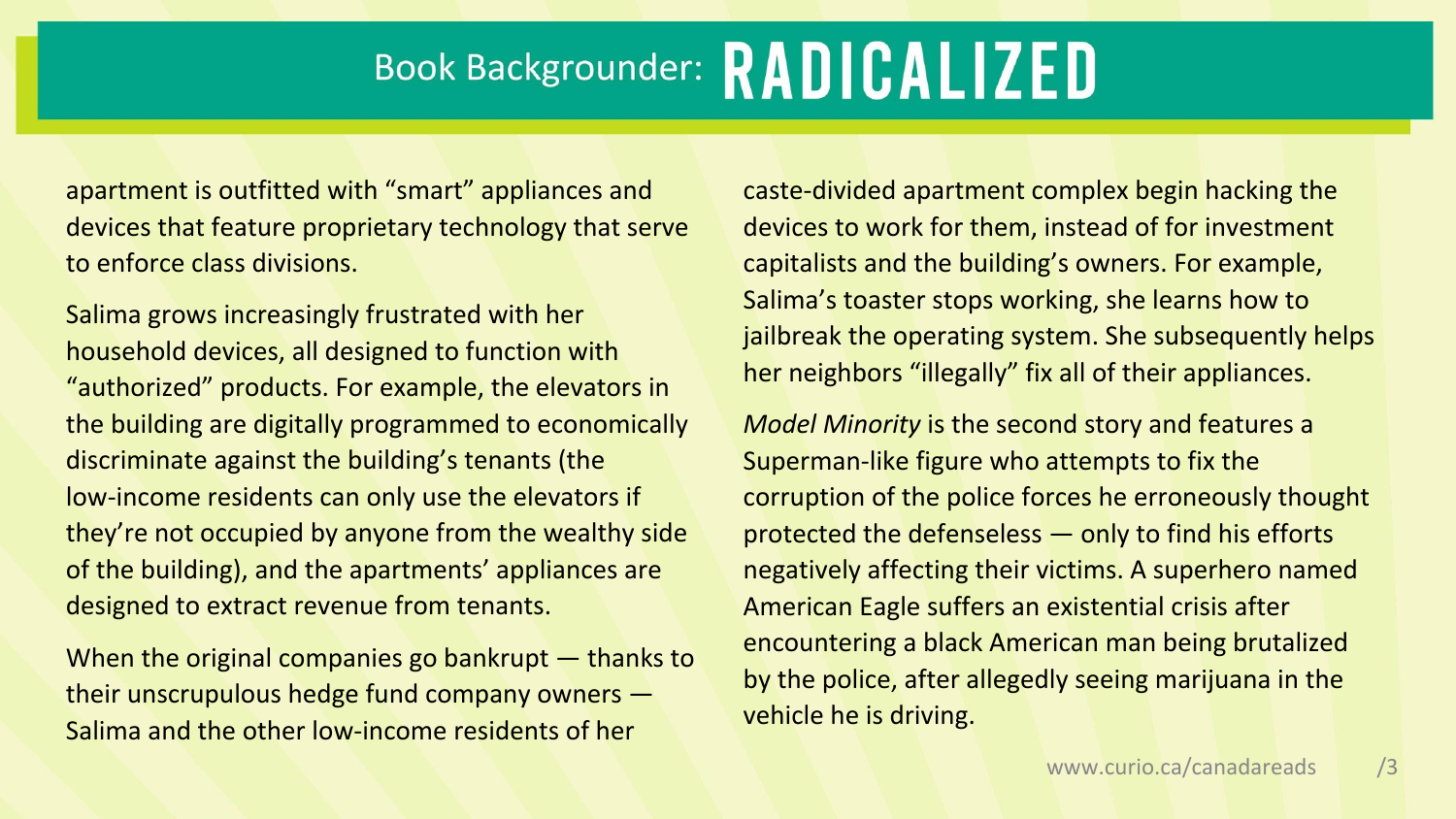*American Eagle* pursues the case and the officer in charge, attempting to ensure that the justice system works fairly to hold the police accountable. He has spent centuries upholding the law and has always thought police officers worked to do the same, but begins to see the failings of the system and how his actions often hurt the very people he is trying to help. His best friend, Bruce the Billionaire Playboy (a Batman analogue), thinks they should stay out of it, but a similar event from Eagle's past makes him demand change. American Eagle discovers how privilege works and how his own 'whiteness' can be revoked from even a mighty being such as himself.

The third story inspires the collection's title and is about a violent uprising against insurance companies enforced by the dark web, told from the perspective of a man desperate to secure funding for an experimental drug that could cure his wife's terminal cancer.

The main character joins an online forum for people in his situation — people who have lost spouses and children who could have been saved, if not for the insurance policies in place — and who rail against the health insurance companies that deny patients coverage. Members of the group become radicalized and start planning terrorist attacks, and the protagonist is torn between protecting his family and joining the cause.

*Masque of the Red Death* is the final story and it harkens back to Doctorow's 2017 novel, *Walkaway*,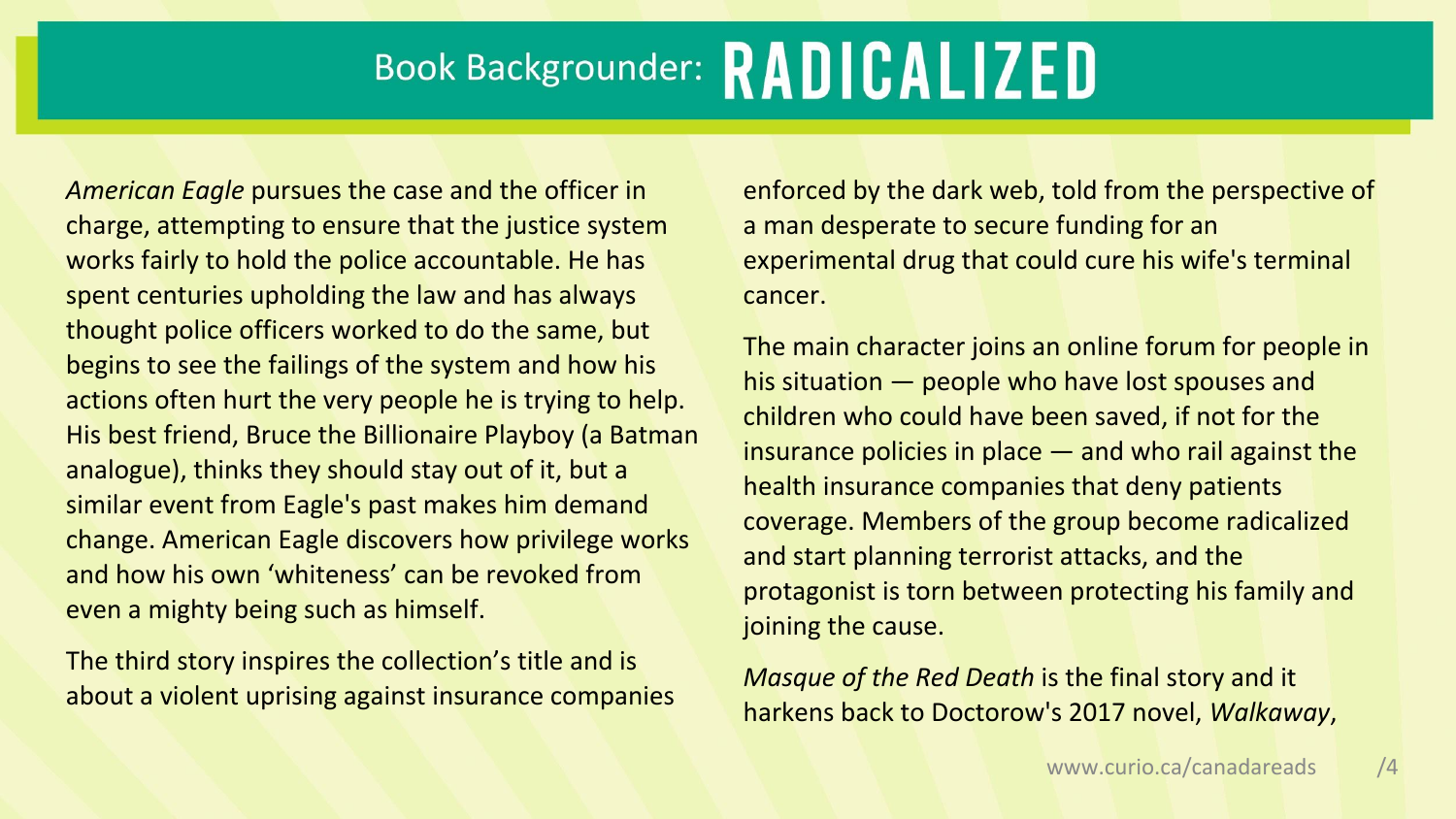taking on issues of survivalism versus community in this retelling of "The Masque of the Red Death" by Edgar Allan Poe. The story revolves the protagonist Martin, a wealthy financier and member of the one percent, who has built a "Doomsday vault", and what happens when he and his followers confront a disease outbreak, a societal collapse, and a "survival of the fittest" ethos.

#### **Key Themes**

**TECHNOLOGY** – Overall, *Radicalized* examines the socio-economic implications of technology, intellectual property, and the destructiveness of economic and technological division. *Unauthorized Bread*, for

example, explores how society has the potential to force those with the least power to use the worst technology as beta testers for bad ideas.

**CIVIL RIGHTS/PRIVILEGE** – The novella *Model Minority* looks at civil rights through the lens of cultural dominance and privilege. It examines who has power and what it takes for those with power to intervene in the face of oppression and social injustice.

**POLICE BRUTALITY** – While dealing with a mass amount of people who are passionately protesting an issue, the police times find themselves in sticky situations that lead to violence. The stories explore the consequences of police overreach and racial violence.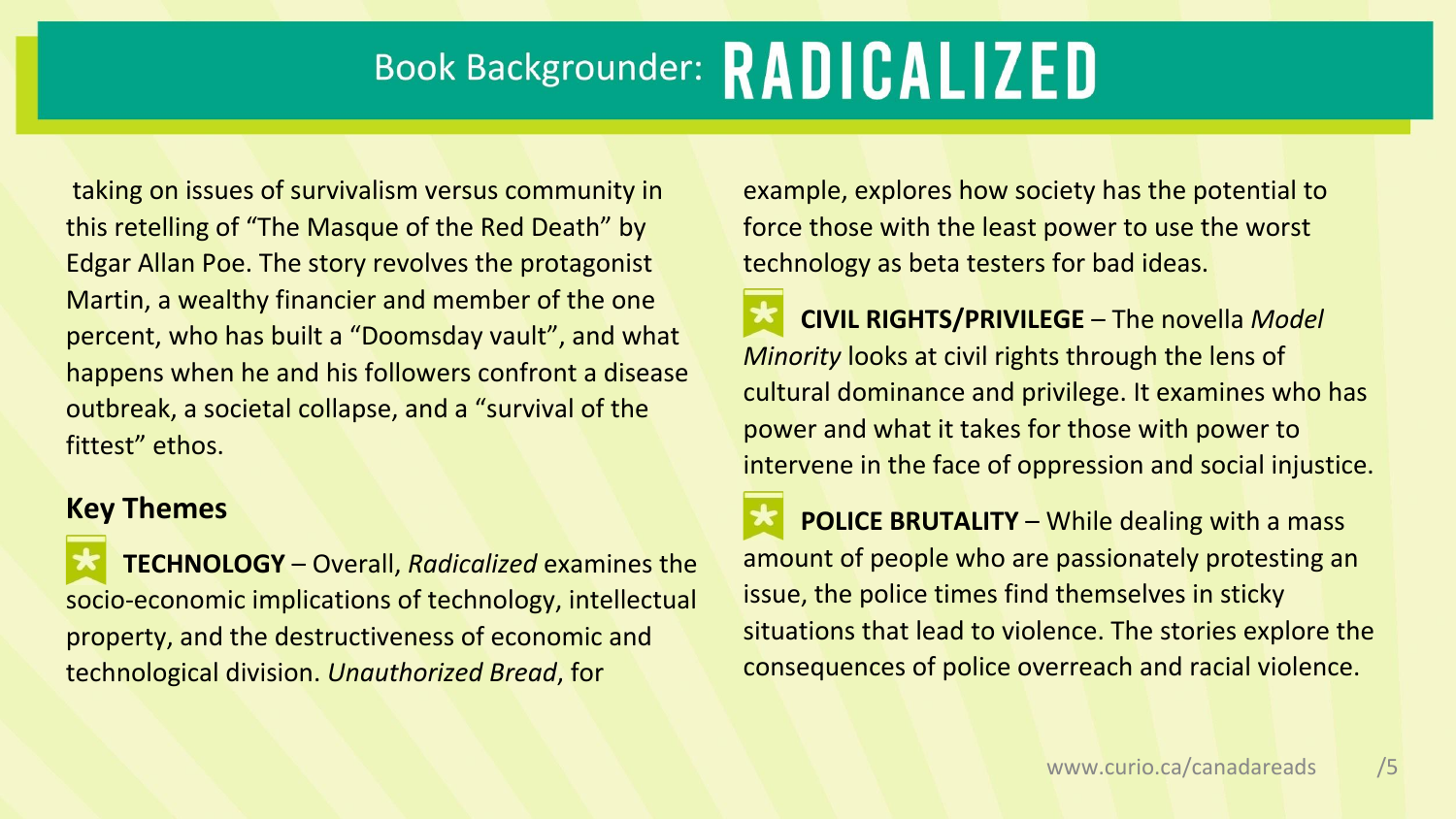**CORRUPTION** – The novellas *Unauthorized Bread* and *Radicalized* in particular explore the inherent corruption of the American justice and health care systems. Overall, the collection explores how things can go awry when corporations prioritize profits above all else.

**FREEDOM** – The four novellas each explore the ability of individuals to make choices, and the many societal forces that work to oppose their rights and freedoms.



Watch Cory Doctorow discuss his book: [www.curio.ca/canadareads](http://www.curio.ca/canadareads)



### **About the Author**

Cory Doctorow is a Toronto-raised science fiction novelist, blogger, and technology activist. He holds an honorary doctorate in computer science from the Open University (UK), where he is a Visiting Professor, and is a

Media Lab Research Affiliate at MIT. Doctorow has won the Locus, Prometheus, Copper Cylinder, White Pine and Sunburst Awards, and been nominated for the Hugo, Nebula and British Science Fiction Awards. *Radicalized* is his fourth collection.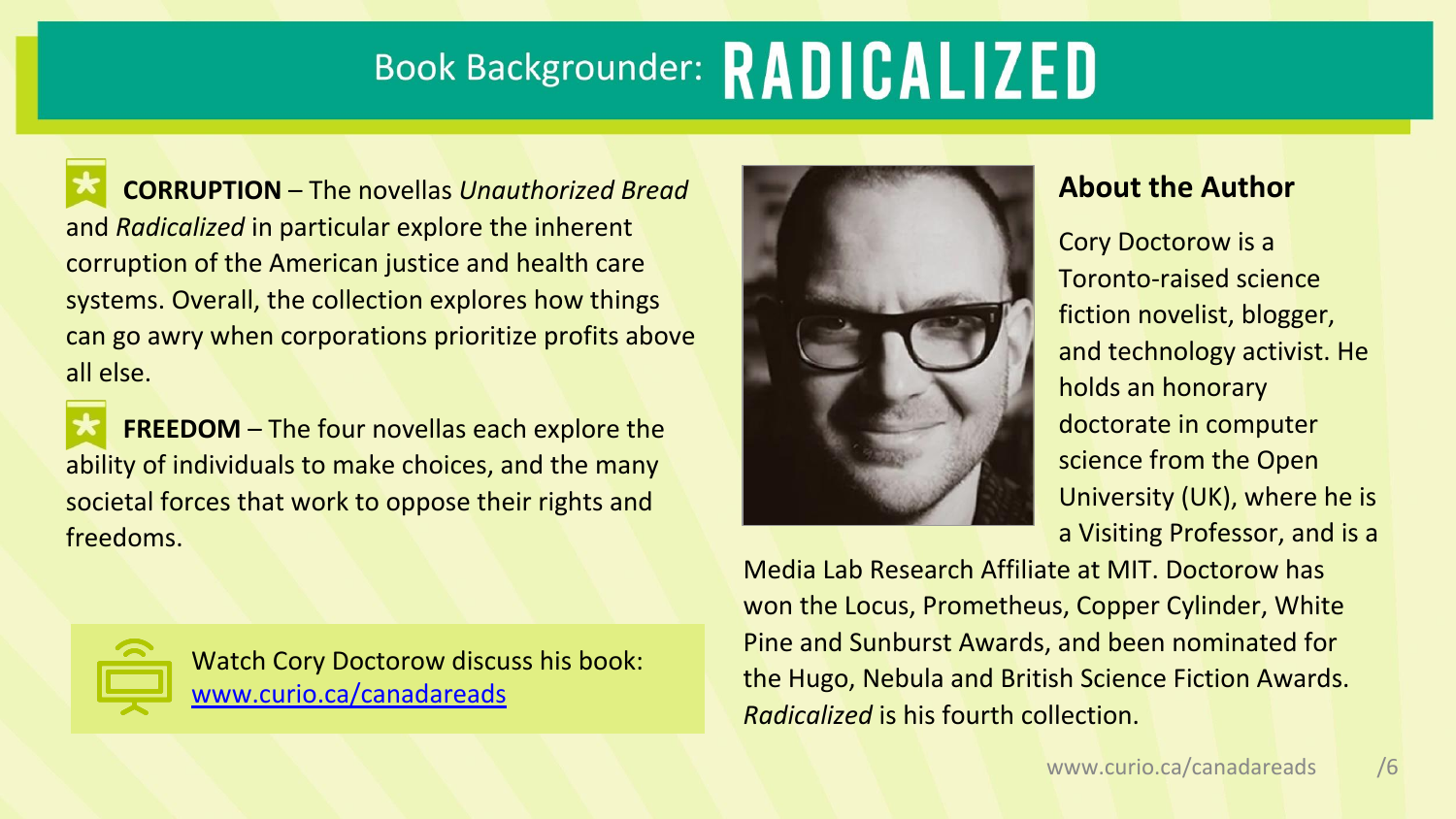### **Other Books by the Author**

- *Poesy the Monster Slayer* (2020)
- *Walkaway* (2017)
- *In Real Life* (2014)
- *Information Doesn't Want To Be Free* (2014)
- *Homeland* (2013)
- *Little Brother (2008)*
- *Cory Doctorow's Futuristic Tales of the Here and Now* (2008)
- *With A Little Help* (2011)
- *The Great Big Beautiful Tomorrow* (2011)

### **Notable Quotes from Reviews**

"Doctorow's combination of cutting edge speculation and deep interest in the social and political possibilities of the future make this collection a mustread."– Booklist (starred review)

"As an author and activist Cory Doctorow's fiction often takes up the same political subject matter as his advocacy and opinion pieces. In recent years, the two have been drawing ever closer together, to the point where the four novellas in his latest collection, *Radicalized*, might almost be thought of as dramatic essays. – Alex Good, Toronto Star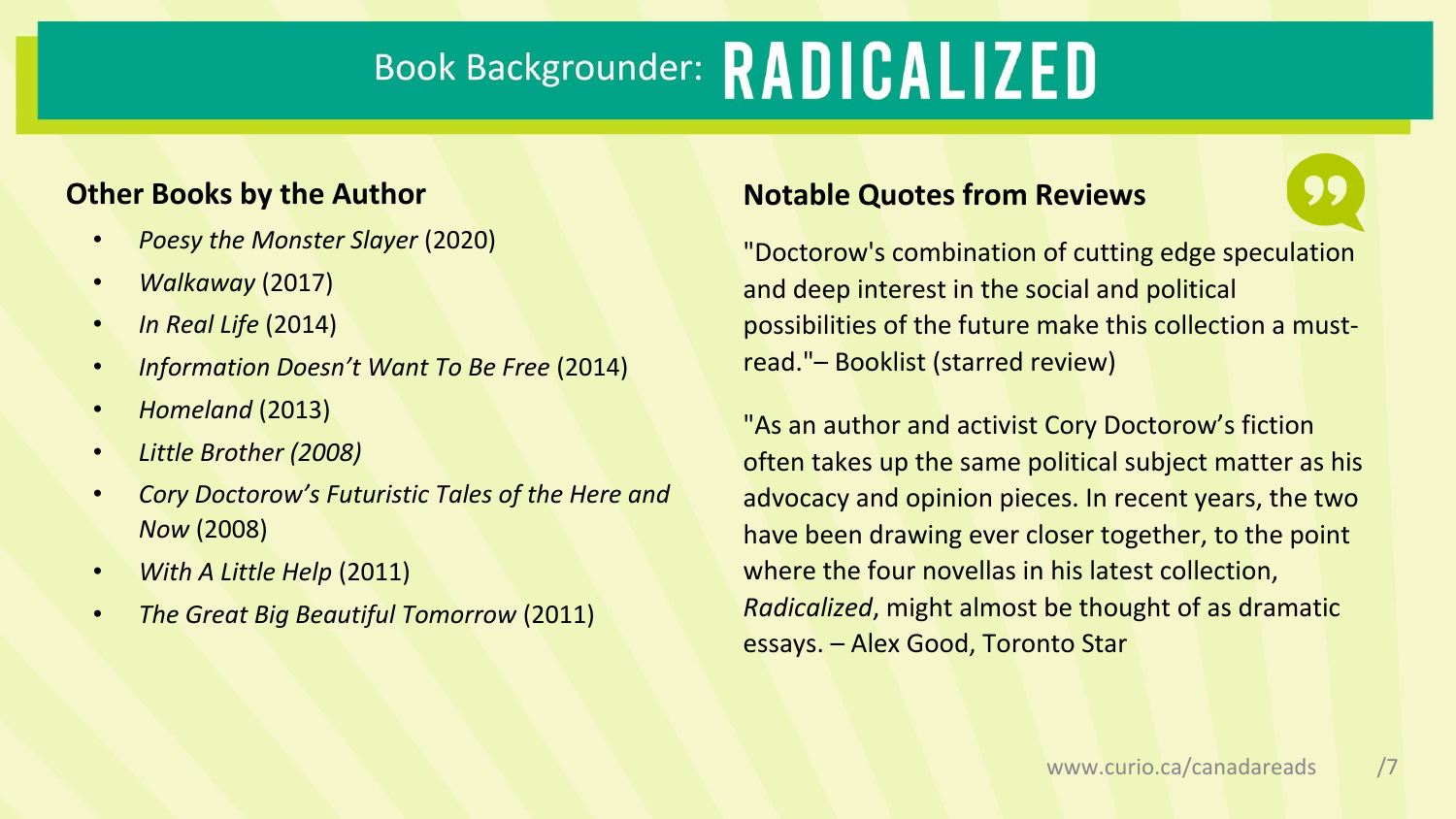Doctorow captures the mix of hope, fear, and uncertainty felt by those in precarious situations, set against the backdrop of intriguing futuristic landscapes. The characters are well wrought and complex, and the world building is careful. This is a fine introduction to Doctorow's work, and his many fans will enjoy its exploration of his favourite theme." – Publishers Weekly



- Book Page: [www.cbc.ca/1.4987294](https://www.cbc.ca/books/radicalized-by-cory-doctorow-1.4987294)
- Author Page: [www.cbc.ca/1.5081071](https://www.cbc.ca/books/cory-doctorow-1.5081071)
- 7 books Cory Doctorow loves (text): [www.cbc.ca/1.4127238](http://cbc.ca/1.4127238)
- Cory Doctorow on auctioning off character names for charity (text): [www.cbc.ca/1.4088215](http://cbc.ca/1.4088215)
- Cory Doctorow on *Radicalized*, the problem with superheroes and writing speculative fiction in a jaded world (text): [www.cbc.ca/1.5080939](https://www.cbc.ca/1.5080939)

### **Other Links**



• Opinion – Science fiction and the unforeseeable future: In the 2020s, let's imagine better things (text): [www.theglobeandmail.com/opinion/](https://www.theglobeandmail.com/opinion/article-science-fiction-and-the-unforeseeable-future-in-the-2020s-lets/) [article-science-fiction-and-the-unforeseeable](https://www.theglobeandmail.com/opinion/article-science-fiction-and-the-unforeseeable-future-in-the-2020s-lets/)[future-in-the-2020s-lets/](https://www.theglobeandmail.com/opinion/article-science-fiction-and-the-unforeseeable-future-in-the-2020s-lets/)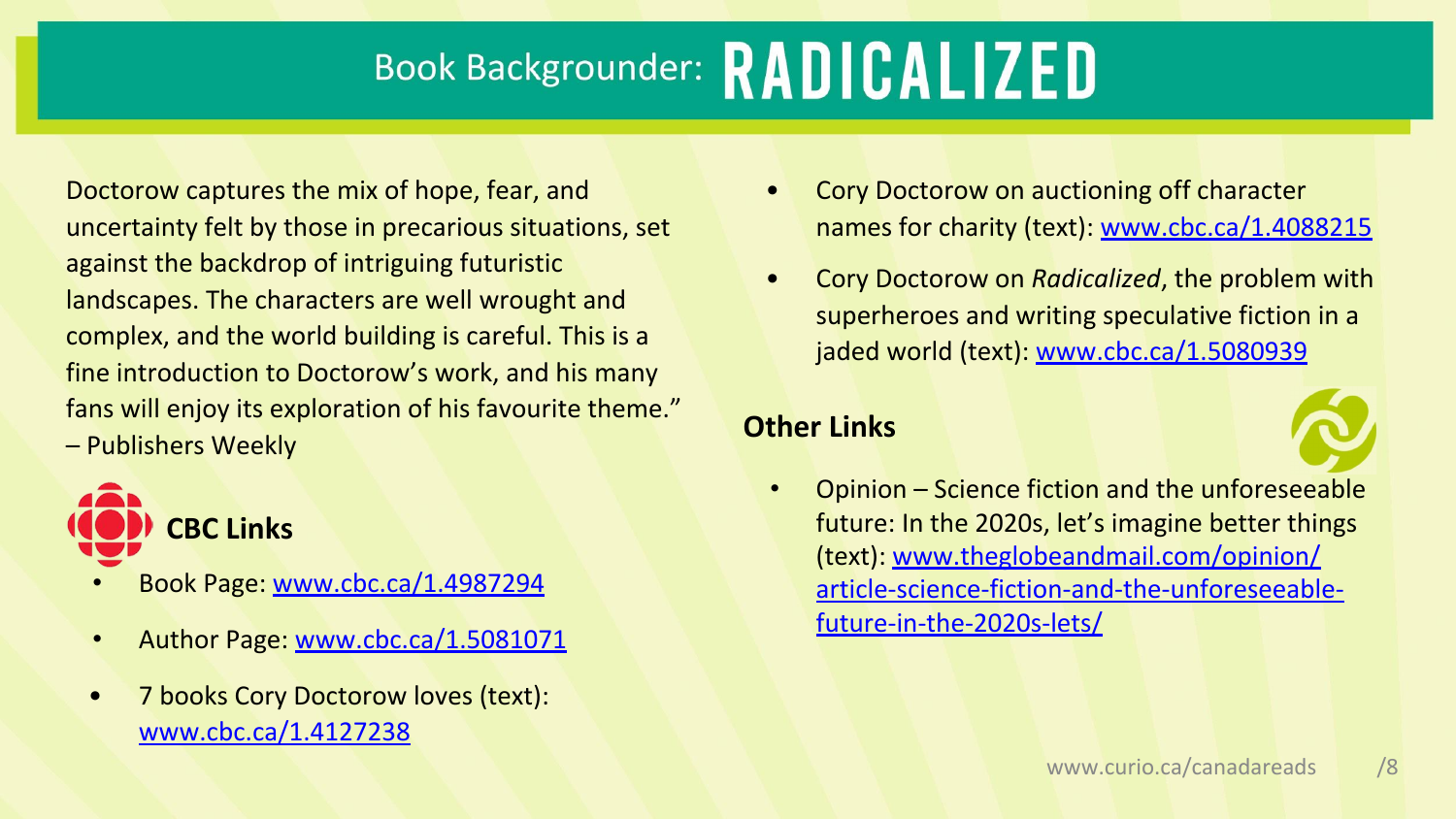### **Critical Thinking Questions**

Students will need to read the excerpt ffrom *Radicalized* found at [www.curio.ca/](http://www.curio.ca/canadareads) [canadareads](http://www.curio.ca/canadareads) and may need to do some research to help them craft a response.

- 1. A utopia is an imagined community or society that possesses highly desirable or nearly perfect qualities. The term was coined by the English social philosopher, Sir Thomas More, in 1516 and is taken from the Greek word, meaning "no place". What is your vision of an ideal society? What are the principles at the core of your utopia?
- 2. Our socioeconomic background is determined by our parents'/guardians' level of education, income,

occupation, and geography; our personal life experiences are defined by factors such as our race, ethnicity, gender identity, sexual orientation, physicality, appearance, etc. These facets of our identity shape our status in society and reflect our degree of social privilege. Consider these aspects of your own existence and consider your level of privilege or lack thereof. How might these factors intersect to increase or decrease your social status? What are some examples of how your socioeconomic background and life experiences have determined your success or failure?

3. Any form of technology is an extension of the human body, designed to improve our way of life. It is, however, dualistic by nature, with the capacity to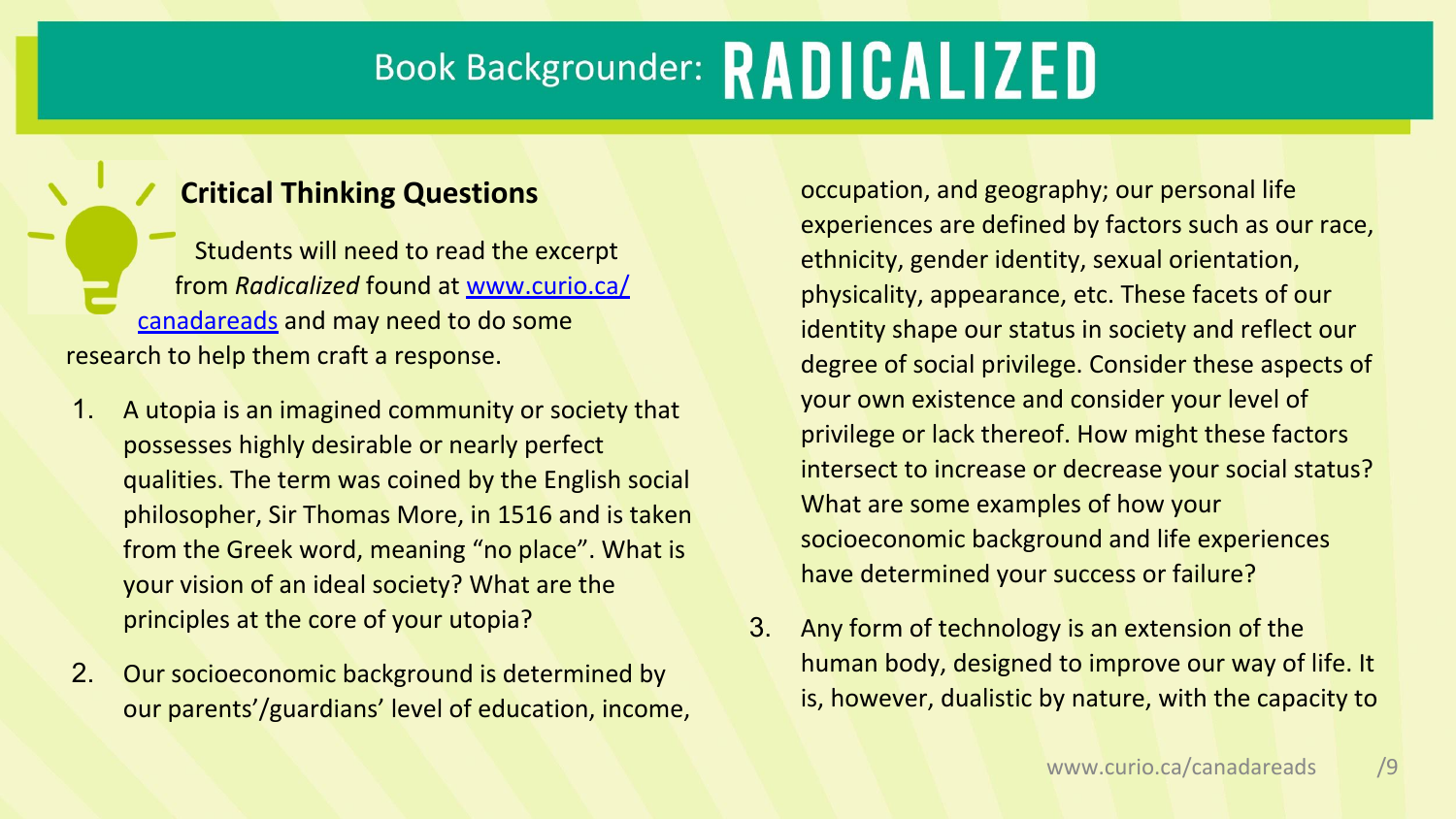help us and to hurt us. What are some examples of technology's upside and downside?

- 4. In *Model Minority*, American Eagle discovers that his actions against police brutality and discrimination, in some cases, actually harm the very people he is trying to help. How is this sometimes true of the systems in our society, like the legal system? Can you think of an instance in your life where you thought you were having a positive impact, but ended up having a negative one?
- 5. *Radicalized* is a story about the moral ambiguity of breaking the law as a matter of life and death for the protagonist's wife. Can you think of some instances in your own life, or from popular culture,

where you or someone else had to do something normally considered bad in order to achieve something good?

- 6. Read the excerpt from *Unauthorized Bread* at [www.curio.ca/canadareads](http://www.curio.ca/canadareads). What motifs and themes can you infer from this passage? How do these contribute to what might be Doctorow's message to the reader?
- 7. When asked about his inspiration for *Radicalized*, Cory Doctorow says, "I decided a few years ago to reorient the way I see the world — but not around pessimism or optimism. Instead, I like to think human beings have agency in the world and that the future changes based on what we do." Do you agree with Doctorow's perception of humanity's